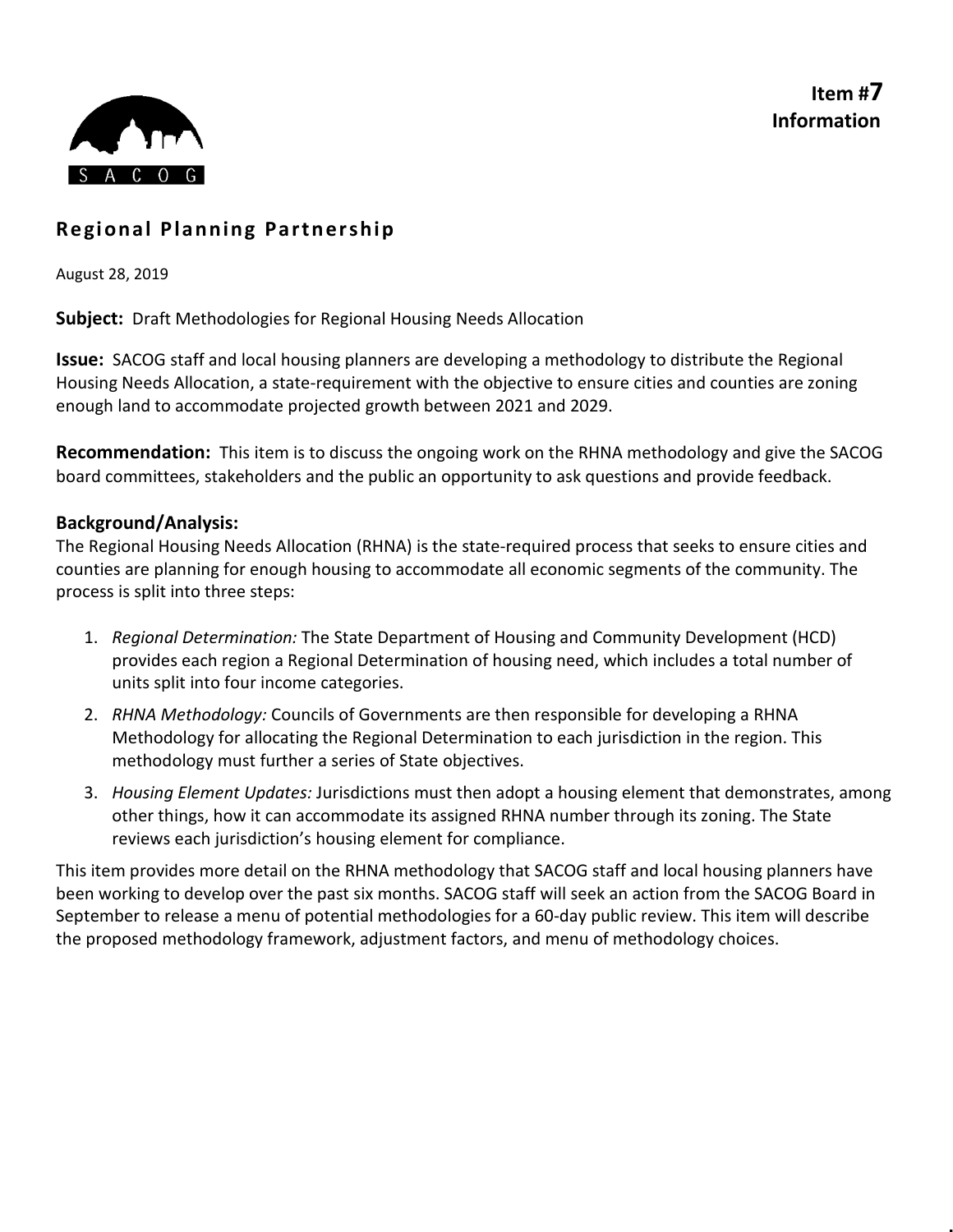## **Implications of RHNA for Local Governments**

The RHNA methodology will assign housing units to each jurisdiction in the SACOG region, broken down into four income categories: very low-, low-, moderate- and above moderate-income. Jurisdictions must then adopt a housing element by August 2021 that demonstrates, among other things, how it can accommodate its assigned RHNA number through zoning. A key assumption of the RHNA process is that the higher the allowed density in the zoning, the more likely it is to be able to accommodate affordable housing. While above moderate-income RHNA can be accommodated on single family zoned sites, the lower income categories (very low- and low-income) can only be accommodated on sites zoned for higher densities (typically 20 or 30 units per acre). If a jurisdiction does not have enough zoning capacity to accommodate all income categories of its RHNA, it must identify sites and rezone them by 2024.

# **RHNA Methodology Objectives**

The RHNA Methodology is the only step of the RHNA cycle for which SACOG has direct discretion. However, state statute requires SACOG to demonstrate how its methodology "furthers" the five RHNA objectives shown below. This not only requires consistency, but proactive inclusion of each objective into the methodology.

- 1. Increase Housing Supply and Mix of Housing Types
	- "Increasing the housing supply and the mix of housing types, tenure, and affordability in all cities and counties within the region in an equitable manner, which shall result in each jurisdiction receiving an allocation of units for low- and very low-income households."
- 2. Promote Infill, Equity, and Environment
	- "Promoting infill development and socioeconomic equity, the protection of environmental and agricultural resources, the encouragement of efficient development patterns, and the achievement of the region's greenhouse gas reductions targets provided by the State Air Resources Board pursuant to Section 65080."
- 3. Ensure Jobs Housing Balance and Fit
	- "Promoting an improved intraregional relationship between jobs and housing, including an improved balance between the number of low-wage jobs and the number of housing units affordable to low-wage workers in each jurisdiction."
- 4. Promote Regional Income Parity
	- "Allocating a lower proportion of housing need to an income category when a jurisdiction already has a disproportionately high share of households in that income category, as compared to the countywide distribution of households in that category from the most recent American Community Survey."
- 5. Affirmatively Further Fair Housing (New for Cycle 6 RHNA)
	- "Affirmatively furthering fair housing means taking meaningful actions, in addition to combating discrimination, that overcome patterns of segregation and foster inclusive communities free from barriers that restrict access to opportunity based on protected characteristics. Specifically, affirmatively furthering fair housing means taking meaningful actions that, taken together, address significant disparities in housing needs and in access to opportunity, replacing segregated living patterns with truly integrated and balanced living patterns, transforming racially and ethnically concentrated areas of poverty into areas of opportunity, and fostering and maintaining compliance with civil rights and fair housing laws."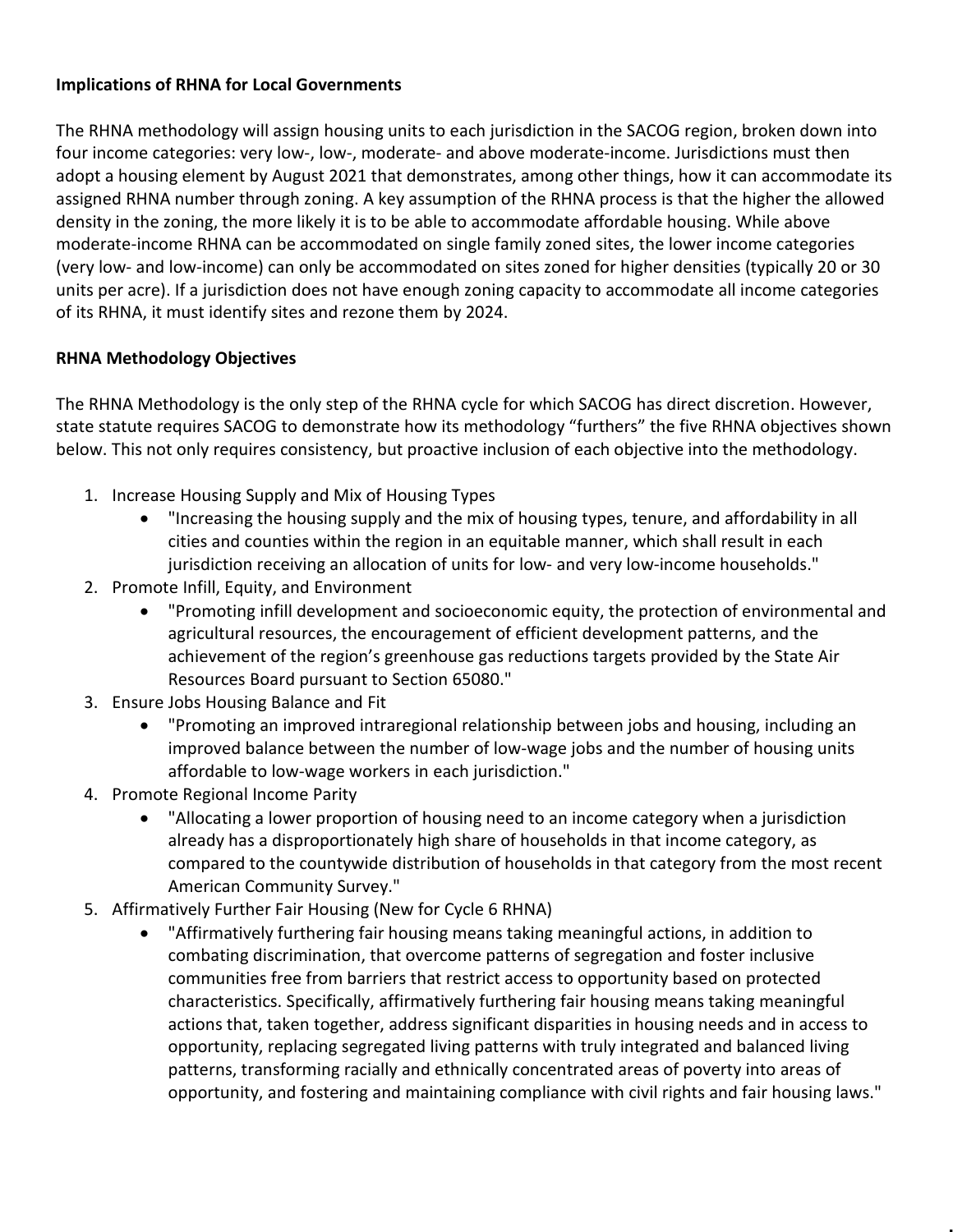# **Discussion/Analysis:**

## **Local Planner and Stakeholder Input**

The RHNA methodology framework and menu described in this staff report represents the culmination of input from local housing planners and housing stakeholders across the region, including:

- Seven regionwide housing planners meetings (July 2018 August 2019);
- Three Regional Planning Partnership meetings (February, April and June, 2019);
- RHNA factors meetings with local planners in each of the six counties, plus special meetings with UC Davis and Tahoe Regional Planning Agency; and
- Four regional managers/directors meetings (November 2018, March 2019, May 2019, August 2019).

## **Total RHNA Calculation**

The first step in the RHNA methodology is to determine each jurisdiction's total RHNA before it is further split into four income categories. SACOG typically determines each jurisdiction's total RHNA number by multiplying the Regional Determination by the proportion of the region's growth assumed in the Metropolitan Transportation Plan/Sustainable Communities Strategy (MTP/SCS) between 2016 and 2035. For example, if a jurisdiction's MTP/SCS 2016-2035 growth represented 10% of the region and the region's RHNA Determination was 100 units, this jurisdiction would be allocated 10 total units.

Staff recommends distributing the total RHNA this way for several reasons. First and foremost, state statute requires that housing units allocated through RHNA be "consistent with the development pattern included in the sustainable communities strategy." By using the MTP/SCS growth forecast as the basis for total RHNA calculations, SACOG ensures consistency across these two planning efforts. In addition, the MTP/SCS land use forecast is an ambitious but achievable development pattern built from local plans that considers a variety of regulatory, market, and performance factors. The growth forecast in the MTP/SCS has been thoroughly vetted by local planning staff and represents a regional compromise around how the region will grow and meet its climate and quality of life goals.

## **Methodology Framework**

The framework for the RHNA methodology is oriented around furthering each of the RHNA objectives described above. As such, SACOG staff and the housing planners have evaluated each of the objectives individually and devised strategies to further them.

Objective 1 (Increase Housing Supply and Mix of Housing Types) is inherently addressed through a methodology that assigns units at different income categories to each jurisdiction across the region. Since all of SACOG's proposed methodologies will do this, no additional action is necessary to further this objective. Objective 2 (Promote Infill, Equity, and Environment) shares many of the same goals as the MTP/SCS, which forms the basis for the total RHNA calculation described above. Among other things, the MTP/SCS development pattern promotes infill housing and supports a compact development pattern that will achieve the climate goals given to SACOG by the State. Since the MTP/SCS furthers these objectives and the MTP/SCS forms the basis for the total RHNA calculation, no additional action is necessary to further this objective.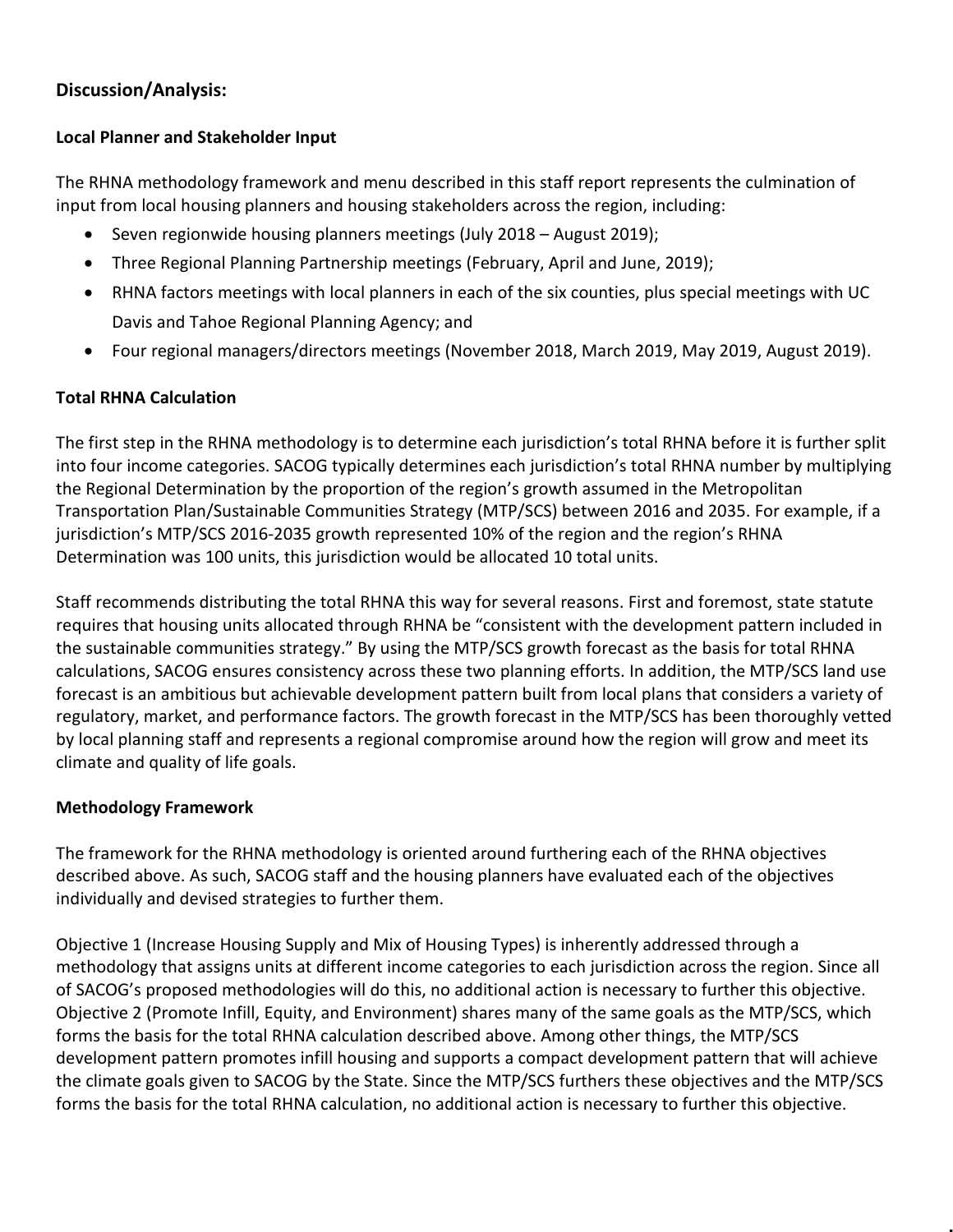Objectives 3, 4, and 5 are, at least in part, not inherently furthered by the MTP/SCS. Therefore, SACOG staff and housing planners have developed three separate adjustment factors that further each of these objectives. Since the total RHNA calculation is already determined by the MTP/SCS growth proportion, these adjustment factors instead adjust the number of lower-income units assigned to each jurisdiction. As a result of these adjustments, each jurisdiction will receive a different proportion of lower-income units. The three adjustment factors are described below:

|                                                                   | <b>Adjustment Factors</b>                                                                                                                                                                                                                                                                                        |                                                                                                                                                                                                                                                                                                                                       |                                                                                                                                                                                                                                                                                                                                                                                   |  |  |  |  |  |
|-------------------------------------------------------------------|------------------------------------------------------------------------------------------------------------------------------------------------------------------------------------------------------------------------------------------------------------------------------------------------------------------|---------------------------------------------------------------------------------------------------------------------------------------------------------------------------------------------------------------------------------------------------------------------------------------------------------------------------------------|-----------------------------------------------------------------------------------------------------------------------------------------------------------------------------------------------------------------------------------------------------------------------------------------------------------------------------------------------------------------------------------|--|--|--|--|--|
|                                                                   | <b>Regional Income Parity</b>                                                                                                                                                                                                                                                                                    | <b>Affirmatively Furthering</b><br><b>Fair Housing</b>                                                                                                                                                                                                                                                                                | <b>Jobs/Housing Fit</b>                                                                                                                                                                                                                                                                                                                                                           |  |  |  |  |  |
| Intent                                                            | Move jurisdictions across the<br>region towards a similar<br>proportion of lower-income<br>households over time by<br>encouraging jurisdictions with<br>low proportions of lower-<br>income households to zone<br>for more affordable housing<br>types.                                                          | Open up high opportunity<br>jurisdictions to all economic<br>segments of the community<br>by encouraging jurisdictions<br>with large proportions of<br>existing homes in high<br>opportunity areas to zone<br>for more affordable housing<br>types.                                                                                   | House more low-wage<br>workers near their jobs by<br>encouraging jurisdictions<br>with high ratios of low-wage<br>workers to affordable<br>housing units to zone for<br>more affordable housing<br>types.                                                                                                                                                                         |  |  |  |  |  |
| Adjustment<br><b>Mechanism</b>                                    | Jurisdictions with a lower<br>than average proportion of<br>lower income households<br>receive an upward<br>adjustment of lower income<br>RHNA units.<br>Jurisdictions with a higher<br>than average proportion of<br>lower income households<br>receive a downward<br>adjustment of lower income<br>RHNA units. | Jurisdictions with a higher<br>than average proportion of<br>existing units in high<br>opportunity areas receive<br>an upward adjustment of<br>lower income RHNA units.<br>Jurisdictions with a lower<br>proportion of existing units<br>in high opportunity areas<br>receive a downward<br>adjustment of lower<br>income RHNA units. | Jurisdictions with a higher<br>than average ratio of low-<br>wage workers to units<br>affordable to low-wage<br>workers receive an upward<br>adjustment of lower income<br>RHNA units.<br>Jurisdictions with a lower<br>than average ratio of low-<br>wage workers to units<br>affordable to low-wage<br>workers receive an<br>downward adjustment of<br>lower income RHNA units. |  |  |  |  |  |
| <b>Underlying</b><br>Data<br>(relative to<br>regional<br>average) | Based on the existing<br>proportion of lower-income<br>households from the 2015<br><b>Comprehensive Housing</b><br>Affordability Strategy (CHAS)<br>data released by the US<br>Department of Housing and<br>Urban Development (HUD).                                                                             | Based on the proportion of<br>2016 housing units that fall<br>within high opportunity<br>areas. High opportunity<br>areas are adapted from<br><b>Opportunity Area Maps</b><br>created by TCAC/HCD and<br>vetted by the CA Fair<br>Housing Task Force.                                                                                 | Based on the ratio of low-<br>wage workers<br>(<\$2,300/month) to units<br>affordable to low-wage<br>workers (<\$1,000/month).<br>These figures were adapted<br>from Public Use Microdata<br>Sample and American<br>Community Survey data.                                                                                                                                        |  |  |  |  |  |